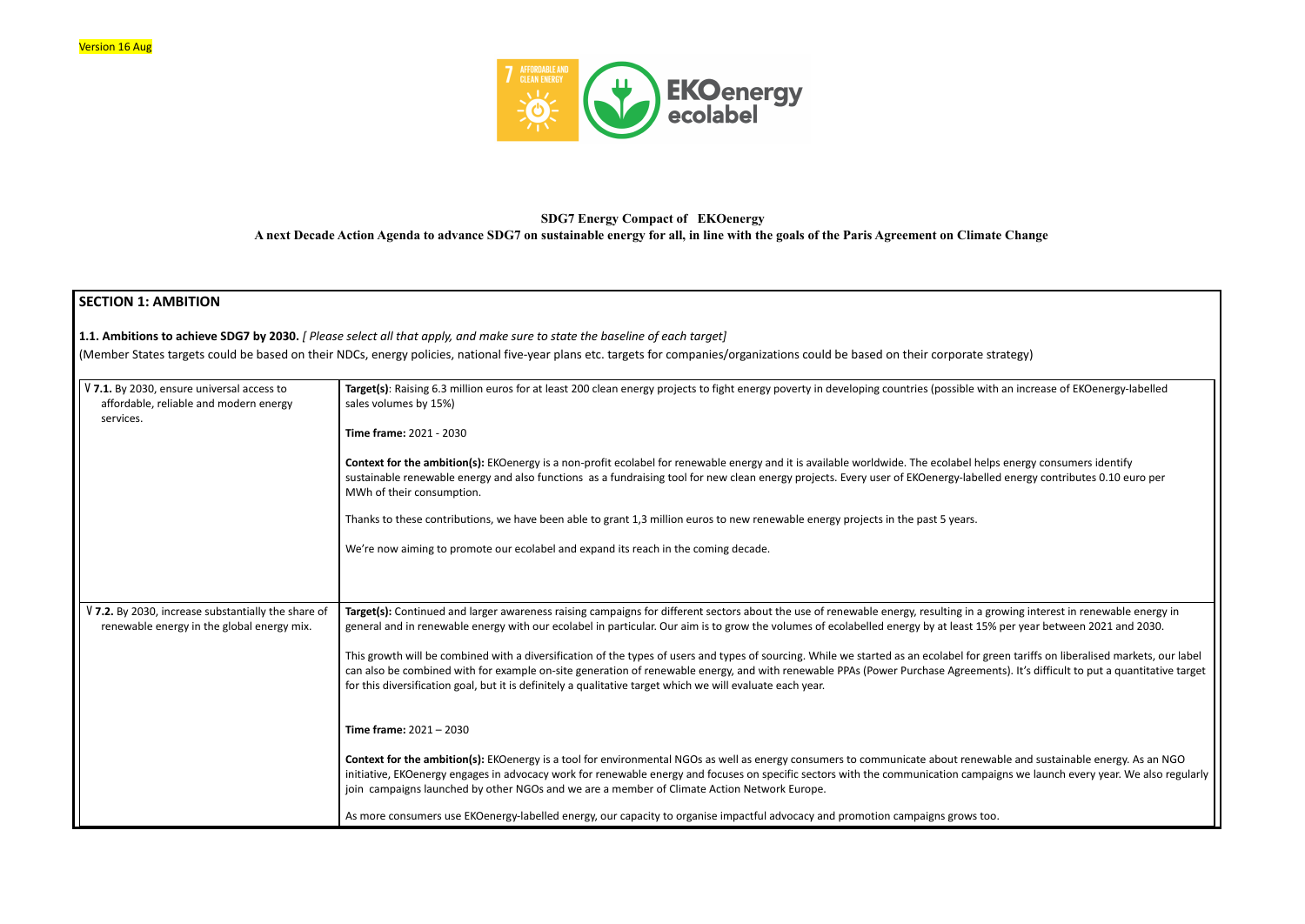| $\Box$ 7.3. By 2030, double the global rate of<br>improvement in energy efficiency.                                                                      | Target(s): /                                                                                                                                                                                                                                                                                                                                                                                                                                                                                                                                                                                                                                                                                                                                                                                                                                                                                                   |
|----------------------------------------------------------------------------------------------------------------------------------------------------------|----------------------------------------------------------------------------------------------------------------------------------------------------------------------------------------------------------------------------------------------------------------------------------------------------------------------------------------------------------------------------------------------------------------------------------------------------------------------------------------------------------------------------------------------------------------------------------------------------------------------------------------------------------------------------------------------------------------------------------------------------------------------------------------------------------------------------------------------------------------------------------------------------------------|
|                                                                                                                                                          | Time frame: /                                                                                                                                                                                                                                                                                                                                                                                                                                                                                                                                                                                                                                                                                                                                                                                                                                                                                                  |
|                                                                                                                                                          | Context for the ambition(s): /                                                                                                                                                                                                                                                                                                                                                                                                                                                                                                                                                                                                                                                                                                                                                                                                                                                                                 |
| V 7.a. By 2030, enhance international cooperation<br>to facilitate access to clean energy research                                                       | Target(s): EKOenergy has licensees operating in over 100 countries.                                                                                                                                                                                                                                                                                                                                                                                                                                                                                                                                                                                                                                                                                                                                                                                                                                            |
| and technology, including renewable energy,                                                                                                              | Time frame: $2021 - 2030$                                                                                                                                                                                                                                                                                                                                                                                                                                                                                                                                                                                                                                                                                                                                                                                                                                                                                      |
| energy efficiency and advanced and cleaner<br>fossil-fuel technology, and promote investment<br>in energy infrastructure and clean energy<br>technology. | Context for the ambition(s): EKOenergy acts as a bridge between NGOs, consumers and energy companies. As a non-profit initiative<br>sector and we easily develop relations with NGOs worldwide (e.g. via networks such as CAN International). But to make our objective<br>on establishing and developing contacts with energy companies too. A good measure is the amount of licensed sellers. We currently<br>(and these have activities in over 60 countries). We aim to increase this network of licensed sellers to cover 100 countries.0<br>In relation to the target of diversification (see 7.2) we will also work on the diversification of the licensed sellers. For EKOenergy it's n<br>area, focussing on a specific type of consumers. We want to make renewable energy in general, and ecolabelled renewable energy in<br>on-site installations and via green tariffs for househould consumers). |
|                                                                                                                                                          | Apart from that, we will also continue to increase our efforts to cooperate with other stakeholders, in particular by playing a bigger r<br>are a member.                                                                                                                                                                                                                                                                                                                                                                                                                                                                                                                                                                                                                                                                                                                                                      |
| $\Box$ 7.b. By 2030, expand infrastructure and<br>upgrade technology for supplying modern and                                                            | Target(s):/                                                                                                                                                                                                                                                                                                                                                                                                                                                                                                                                                                                                                                                                                                                                                                                                                                                                                                    |
| sustainable energy services for all in developing<br>countries, in particular least developed                                                            | Time frame: /                                                                                                                                                                                                                                                                                                                                                                                                                                                                                                                                                                                                                                                                                                                                                                                                                                                                                                  |
| countries, small island developing States, and<br>land-locked developing countries, in                                                                   | Context for the ambition(s): /                                                                                                                                                                                                                                                                                                                                                                                                                                                                                                                                                                                                                                                                                                                                                                                                                                                                                 |
| accordance with their respective programs of<br>support.                                                                                                 |                                                                                                                                                                                                                                                                                                                                                                                                                                                                                                                                                                                                                                                                                                                                                                                                                                                                                                                |
|                                                                                                                                                          | 1.2. Other ambitions in support of SDG7 by 2030 and net-zero emissions by 2050. [Please describe below e.g., coal phase out or reforming fossil fuel subsidies etc.]                                                                                                                                                                                                                                                                                                                                                                                                                                                                                                                                                                                                                                                                                                                                           |
| Target(s): Regular support to campaigns and actions focusing on a rapid phase-out of all coal                                                            |                                                                                                                                                                                                                                                                                                                                                                                                                                                                                                                                                                                                                                                                                                                                                                                                                                                                                                                |
| Time frame: 2021 - 2030                                                                                                                                  |                                                                                                                                                                                                                                                                                                                                                                                                                                                                                                                                                                                                                                                                                                                                                                                                                                                                                                                |
|                                                                                                                                                          | Context for the ambition(s): We support a complete coal phase out by 2030. We regularly cooperate with groups and organisations that are campaigning for a total phase-out of all fossil<br>Europe Beyond Coal, 350.org, No Coal Japan, Oil Change International, Climate Action Network International and others.                                                                                                                                                                                                                                                                                                                                                                                                                                                                                                                                                                                             |
|                                                                                                                                                          |                                                                                                                                                                                                                                                                                                                                                                                                                                                                                                                                                                                                                                                                                                                                                                                                                                                                                                                |

**E**, we are strongly embedded in the NGO wes true, we also have to continuously work thave licensed sellers in over 25 countries with a not enough to have 1 licensee in a specific n particular available for all (including via role in international networks of which we fuels such as Fossil Banks No Thanks,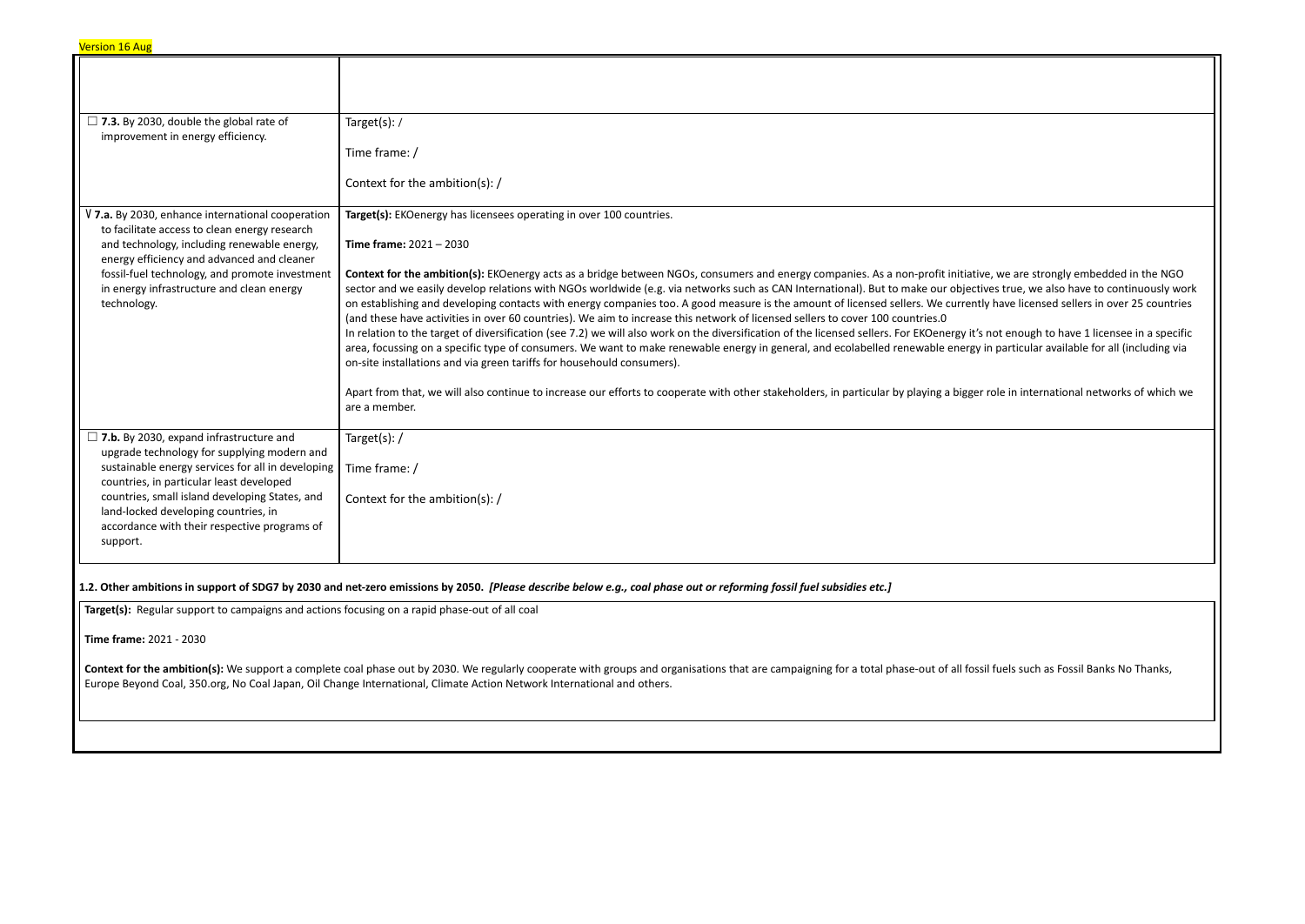## **SECTION 2: ACTIONS TO ACHIEVE THE AMBITION**

2.1. Please add at least one key action for each of the elaborated ambition(s) from section 1. *[Please add rows as needed].*

#### *Description of action 7.1*

Increased fundraising for new clean energy projects: We will improve the visibility of the supported projects, in particular by involving licensed sellers and EKOenergy-users more actively in the communication about the financed projects and the concrete results.

We expect that by increasing the visibility of the results, it will be possible to attract more interest and support for upcoming projects.

Growing the EKOenergy network: We will actively reach out to energy companies, inviting them to sign our license agreement and to communicate about renewable energy in general *and EKOenergy-labelled energy in particular with their consumers.*

*Description of action (please specify for which ambition from Section 1)* 

*Description of action 7.2*

Campaigning for raising awareness and increasing the use of renewable energy: Each year we will set up at least one communication campaign, one regular annual campaign to focus on a different sector to convince them to switch to using renewable energy. We will also cooperate more intensively with other organisations and campaigns.

| Start and end date |
|--------------------|
| 2021 - 2030        |
|                    |
|                    |
| Start and end date |
| 2021 - 2030        |
|                    |
|                    |
|                    |
| Start and end date |
| 2021 - 2030        |
|                    |
|                    |
| Start and end date |
|                    |
|                    |

*Description of action 7.a*

### **ECTION 3: OUTCOMES**

3.1*.* Please add at least one measurable and time-based outcome for **each** of the actions from section 2. *[Please add rows as needed].*

| <b>Outcome</b>                                                                                                                                            | Date                           |
|-----------------------------------------------------------------------------------------------------------------------------------------------------------|--------------------------------|
|                                                                                                                                                           | 7.1 Increasing the money coll  |
|                                                                                                                                                           | until 2030.                    |
| 7.1: Collecting 6.3 millions euros in the next decade to finance at least 200 new clean energy projects that focus on fighting energy poverty and the     | Financing about 200 projects,  |
| realisation of the SDGs.                                                                                                                                  | countries. (Growing from 10-)  |
|                                                                                                                                                           | per year in 2025 to 30 project |
| Apart from this, we will also monitor the number of beneficiaries more carefully, and obviously the goal is to grow that number each year. (The number    | the collected funds as predict |
| of beneficiaries is already an element in the selection of the projects today). Yet at the same time, we have to be aware of the limitations too. Solar   | the average grant per project  |
| panels on schools and hospitals easily 'benefit 1000s of people', but the intensity of how these people benefit is obviously different from when they get | hopefully, to increase the ber |
| solar energy for their own house or own business). Therefore we will also continue to make qualitative analyses and to evaluate the impact of the         | co-funding too.                |
| financed actions on multiple SDGs.                                                                                                                        | 7.2 Executing one communica    |
|                                                                                                                                                           | at least 10 large consumers ir |
| 7.2 At least one renewable energy campaign per year, targeting energy consumers in a growing number of countries                                          | 7.a Adding at least 3 new EKC  |
|                                                                                                                                                           | geographical area by 2030      |

*7.1 Increasing the money collected in our Climate Fund by 15% every year*

located in at least 50 different developing -15 projects a year in 2021 to 20-25 projects ts per year in 2030. If we manage to increase ted, we will also be able to gradually increase t (from 25,000 now to 35,000 euros), and neficiaries' capacity to attract additional

*7.2 Executing one communication campaign each year until 2030, reaching at least 10 large consumers in 5 different countries. 7.a Adding at least 3 new EKOenergy licensees every year to cover a larger*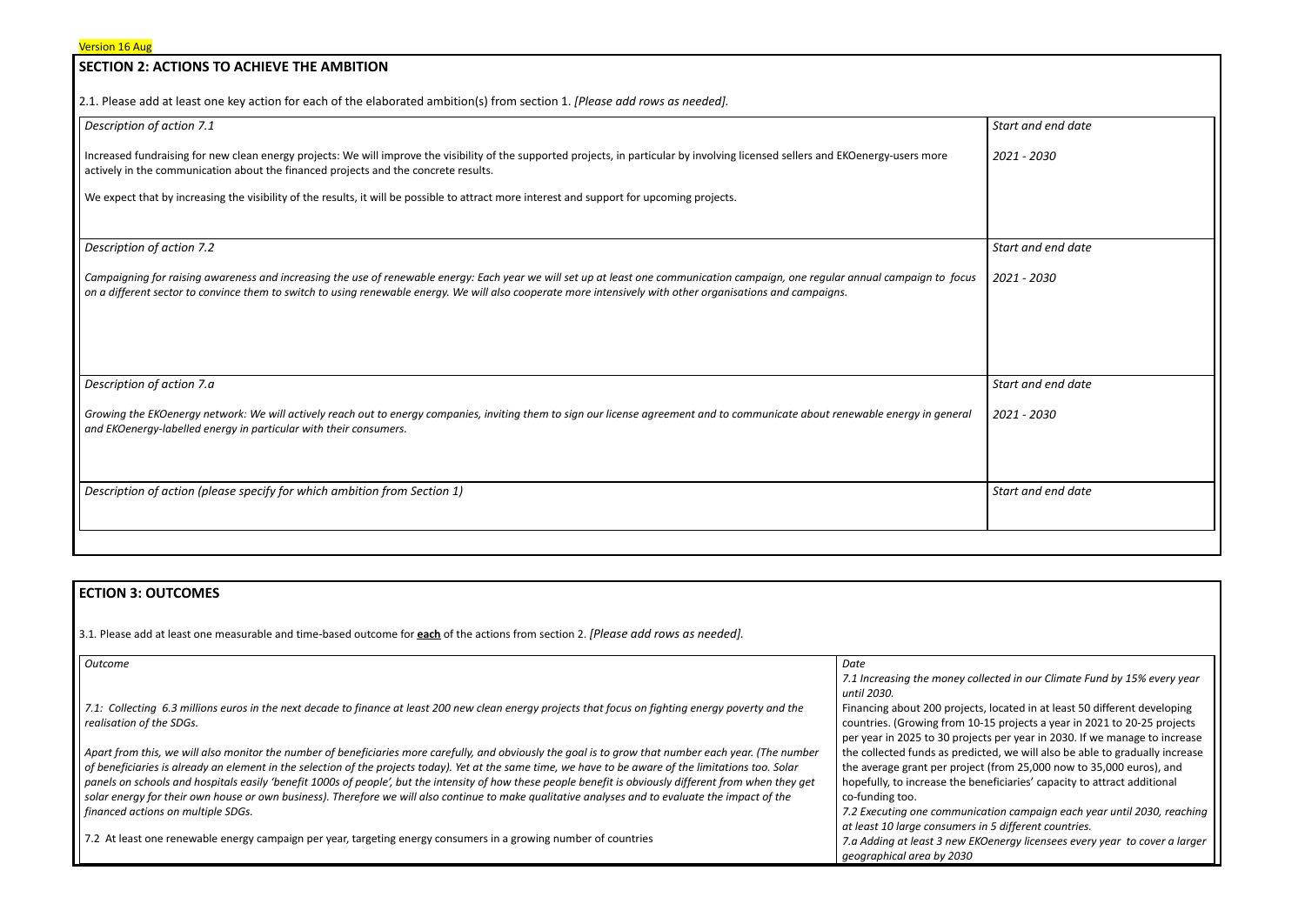7.a. Growing the number of EKOenergy licensees, allowing consumers to switch to EKOenergy-labelled energy in more than 100 countries.

### **SECTION 4: REQUIRED RESOURCES AND SUPPORT**

4.1. Please specify required finance and investments for **each** of the actions in section 2.

We expect our annual working budget (excluding the Climate Fund) to grow from about 200,000 euro in 2021 to 800,000 annually in 2030. Our income comes from license fees paid for the use of our the use of our nonprofit ecol nonprofit initiative of an environmental organisation, we spend all income on the realisation of our statutory goals, i.e. on climate and nature protection.

4.2. [For countries only] In case support is required for the actions in section 2, please select from below and describe the required support and specify for which action.

We want to finance 200 projects in the upcoming decade. Projects are selected through a transparent application process, with the help of an independent jury. We usually get applications from all over the world. We estimate that the 200 projects will be located in at least 50 different developing countries.

*[Examples of support for Member States could include: Access to low-cost affordable debt through strategic de-risking instruments, capacity building in data collection; development of integrated energy plans and energy transition pathways; technical assistance, etc.]*

|  | $\Box$ Financing            | Description |
|--|-----------------------------|-------------|
|  | $\Box$ In-Kind contribution | Description |
|  | □ Technical Support         | Description |
|  | $\Box$ Other/Please specify | Description |
|  |                             |             |

## **SECTION 5: IMPACT**

5.1. Countries planned for implementation including number of people potentially impacted.

We want to make EKOenergy-labelled energy available in more than 100 countries and reach millions of energy consumers with our communication.

5.2. Alignment with the 2030 Agenda for Sustainable Development – Please describe how **each** of the actions from section 2 impact advancing the SDGs by 2030. *[up to 500 words, please upload supporting strategy documents as needed]*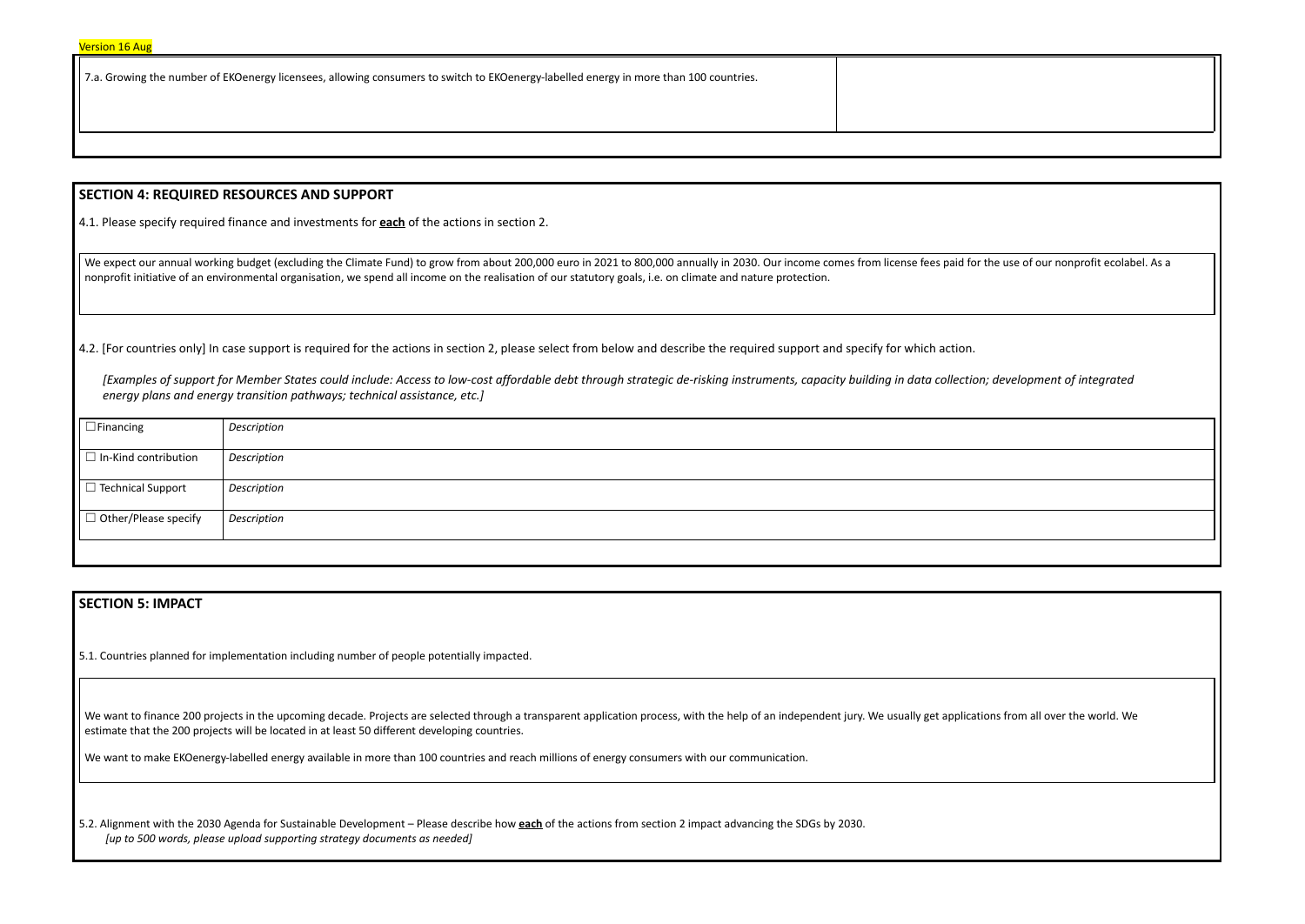All projects financed by EKOenergy, as well as EKOenergy's promotion of renewable energy in general, contribute to multiple SDGs, as highlighted in the UNDESA publication: SDG Good Practices: A [compilation](https://sdgs.un.org/sites/default/files/2020-11/SDG%20Good%20Practices%20Publication%202020.pdf) of success stories and lessons learned in SDG [implementation.](https://sdgs.un.org/sites/default/files/2020-11/SDG%20Good%20Practices%20Publication%202020.pdf) The EKOenergy ecolabel is on pages 46, 50-52. Implementation of the Sustainable Development Goals is also explicitly mentioned as our vision and as one of EKOenergy's strategic goals (https://www.ekoenergy.org/about-us/our-vision-and-mission/)

Fundraising for new clean energy projects: The projects that have received funding from EKOenergy improve the lives of the local communities by making use of clean energy installations, such as solar-powered water pumps for drinking water or irrigation (SDG 6), solar panels installed on school rooftops (SDG 4) or health clinics (SDG 3). Most of these projects take place in remote areas, support women's groups and contribute to reaching SDG 10 by reducing inequalities and SDG 11 by promoting sustainable communities.

5.3. Alignment with Paris Agreement and net-zero by 2050 - Please describe how each of the actions from section 2 align with the Paris Agreement and national NDCs (if applicable) and support the net-zero emissions by 2050. *[up to 500 words, please upload supporting strategy documents as needed]*

Campaigning to increase the use of renewable energy: Renewable energy use (SDG 7) and climate action (SDG 13) are closely linked. By raising awareness and sharing information we aim to increase our contribution to both these goals.

Growing the EKOenergy network and partners: Partnership for the goals (SDG 17) is crucial to achieve the SDGs, because we need everyone on board to reach the Paris Agreement Goals. By expanding the reach and the visibility of our work, we also increase our contribution to the other SDGs our work addresses.

To respect the Paris Agreement, and to limit global warming to 1.5 degrees above pre-industrial level, a transition to zero-carbon energy production is needed by 2040. Environmental organisations campaign for a 100% renewable electricity sector by 2035 and 100% renewable energy (across all sectors) by 2040. The EKOenergy ecolabel is one of the tools to help realise this target, in particular by involving and engaging energy consumers. Our ecolabel helps consumers find and procure 100% renewable and sustainable energy, and helps them communicate about that.

## **SECTION 6: MONITORING AND REPORTING**

6.1. Please describe how you intend to track the progress of the proposed outcomes in section 3. Please also describe if you intend to use other existing reporting frameworks to track progress on the proposed outcomes.

We publish annual reports, and we report twice per year on the implementation to our board and advisory entities. See also <https://www.ekoenergy.org/about-us/governance-and-decision-making/>

We also actively report about our goals and our steps towards implementing them via newsletters and our social media channels.

We can report more specific numbers back the the UN, if the reporting process is straightforward and if it is clear if and how numbers will be used. Some of our information is confidential .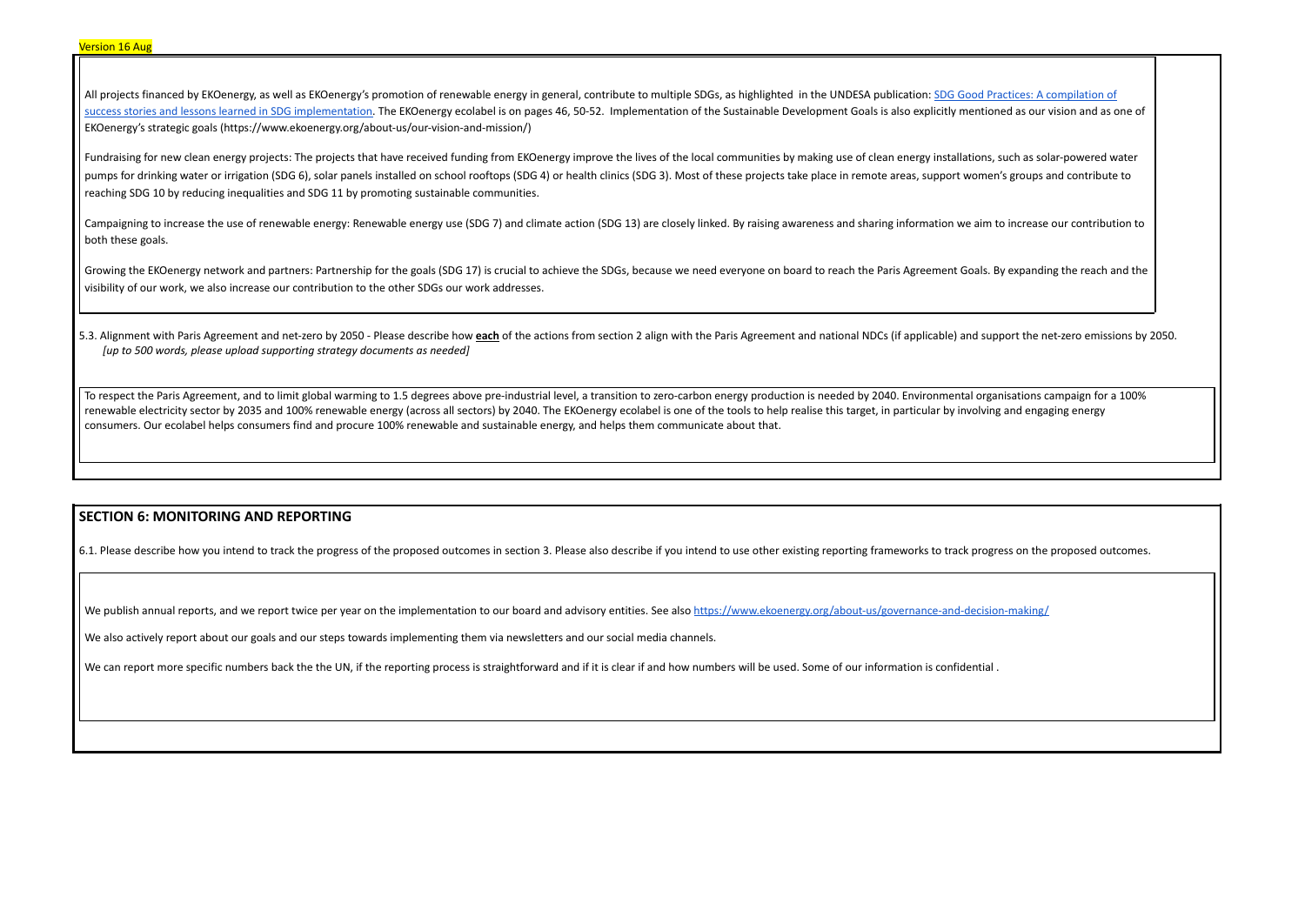| <b>SECTION 7: GUIDING PRINCIPLES CHECKLIST</b>                                                                                                                                                                                                                               |  |
|------------------------------------------------------------------------------------------------------------------------------------------------------------------------------------------------------------------------------------------------------------------------------|--|
| Please use the checklist below to validate that the proposed Energy Compact is aligned with the guiding principles.                                                                                                                                                          |  |
| I. Stepping up ambition and accelerating action - Increase contribution of and accelerate the implementation of the SDG7 targets in support of the 2030 Agenda for Sustainable Development for Paris Agreem                                                                  |  |
| I. 1. Does the Energy Compact strengthen and/or add a target, commitment, policy, action related to SDG7 and its linkages to the other SDGs that results in a higher cumulative impact compared to existir                                                                   |  |
| V Yes □No                                                                                                                                                                                                                                                                    |  |
| 1.2. Does the Energy Compact increase the geographical and/or sectoral coverage of SDG7 related efforts? $V$ Yes $\square$ No                                                                                                                                                |  |
| I.3. Does the Energy Compact consider inclusion of key priority issues towards achieving SDG7 by 2030 and the net-zero emission goal of the Paris Agreement by 2050 - as defied by latest global analysis a<br>outcome of the Technical Working Groups? $V$ Yes $\square$ No |  |
| II. Alignment with the 2030 agenda on Sustainable Development Goals – Ensure coherence and alignment with SDG implementation plans and strategies by 2030 as well as national development plans and g                                                                        |  |
| II.1. Has the Energy Compact considered enabling actions of SDG7 to reach the other sustainable development goals by 2030? $V$ Yes $\Box$ No                                                                                                                                 |  |
| II.2. Does the Energy Compact align with national, sectoral, and/or sub-national sustainable development strategies/plans, including SDG implementation plans/roadmaps? V Yes $\Box$ No                                                                                      |  |
| II.3. Has the Energy Compact considered a timeframe in line with the Decade of Action? $V$ Yes $\Box$ No                                                                                                                                                                     |  |
| III. Alignment with Paris Agreement and net-zero by 2050 - Ensure coherence and alignment with the Nationally Determined Contributions, long term net zero emission strategies.                                                                                              |  |
| III.1. Has the Energy Compact considered a timeframe in line with the net-zero goal of the Paris Agreement by 2050? $V$ Yes $\square$ No                                                                                                                                     |  |
| III.2. Has the Energy Compact considered energy-related targets and information in the updated/enhanced NDCs? $V$ Yes $\Box$ No                                                                                                                                              |  |
| III.3. Has the Energy Compact considered alignment with reaching the net-zero emissions goal set by many countries by 2050? V Yes $\Box$ No                                                                                                                                  |  |
| IV. Leaving no one behind, strengthening inclusion, interlinkages, and synergies - Enabling the achievement of SDGs and just transition by reflecting interlinkages with other SDGs.                                                                                         |  |
| IV.1. Does the Energy Compact include socio-economic impacts of measures being considered? $V$ Yes $\Box$ No                                                                                                                                                                 |  |
| IV.2. Does the Energy Compact identify steps towards an inclusive, just energy transition? $V$ Yes $\square$ No                                                                                                                                                              |  |
| IV.3. Does the Energy Compact consider measures that address the needs of the most vulnerable groups (e.g. those impacted the most by energy transitions, lack of energy access)? $V$ Yes $\Box$ No                                                                          |  |
| V. Feasibility and Robustness - Commitments and measures are technically sound, feasible, and verifiable based a set of objectives with specific performance indicators, baselines, targets and data sources as                                                              |  |
| V.1. Is the information included in the Energy Compact based on updated quality data and sectoral assessments, with clear and transparent methodologies related to the proposed measures? $V$ Yes $\Box$ No                                                                  |  |
| V.2. Has the Energy Compact considered inclusion of a set of SMART (specific, measurable, achievable, resource-based and time based) objectives? V Yes □No                                                                                                                   |  |
| V.3. Has the Energy Compact considered issues related to means of implementation to ensure feasibility of measures proposed (e.g. cost and financing strategy, technical assistant needs and partnerships,<br>gaps, data and technology)? $V$ Yes $\square$ No               |  |

# **SECTION 8: ENERGY COMPACT GENERAL INFORMATION**

8.1. Title/name of the Energy Compact

EKOenergy label: Amplifying the positive impact of using renewables

8.2. Lead entity name (for joint Energy Compacts please list all parties and include, in parenthesis, its entity type, using entity type from below)

EKOenergy department of the Finnish Association for Nature Conservation

8.3. Lead entity type

ent for Paris Agreement t compared to existing frameworks?

est global analysis and data including the

lopment plans and priorities.

and data sources as needed.

ds and partnerships, policy and regulatory

| <u> 1989 - Johann Barnett, fransk politiker (d. 1989)</u> |  |  |
|-----------------------------------------------------------|--|--|
|                                                           |  |  |
|                                                           |  |  |
|                                                           |  |  |
|                                                           |  |  |
|                                                           |  |  |
|                                                           |  |  |
|                                                           |  |  |
|                                                           |  |  |
|                                                           |  |  |
|                                                           |  |  |
|                                                           |  |  |
|                                                           |  |  |
|                                                           |  |  |
|                                                           |  |  |
|                                                           |  |  |
|                                                           |  |  |
|                                                           |  |  |
|                                                           |  |  |
|                                                           |  |  |
|                                                           |  |  |
|                                                           |  |  |
|                                                           |  |  |